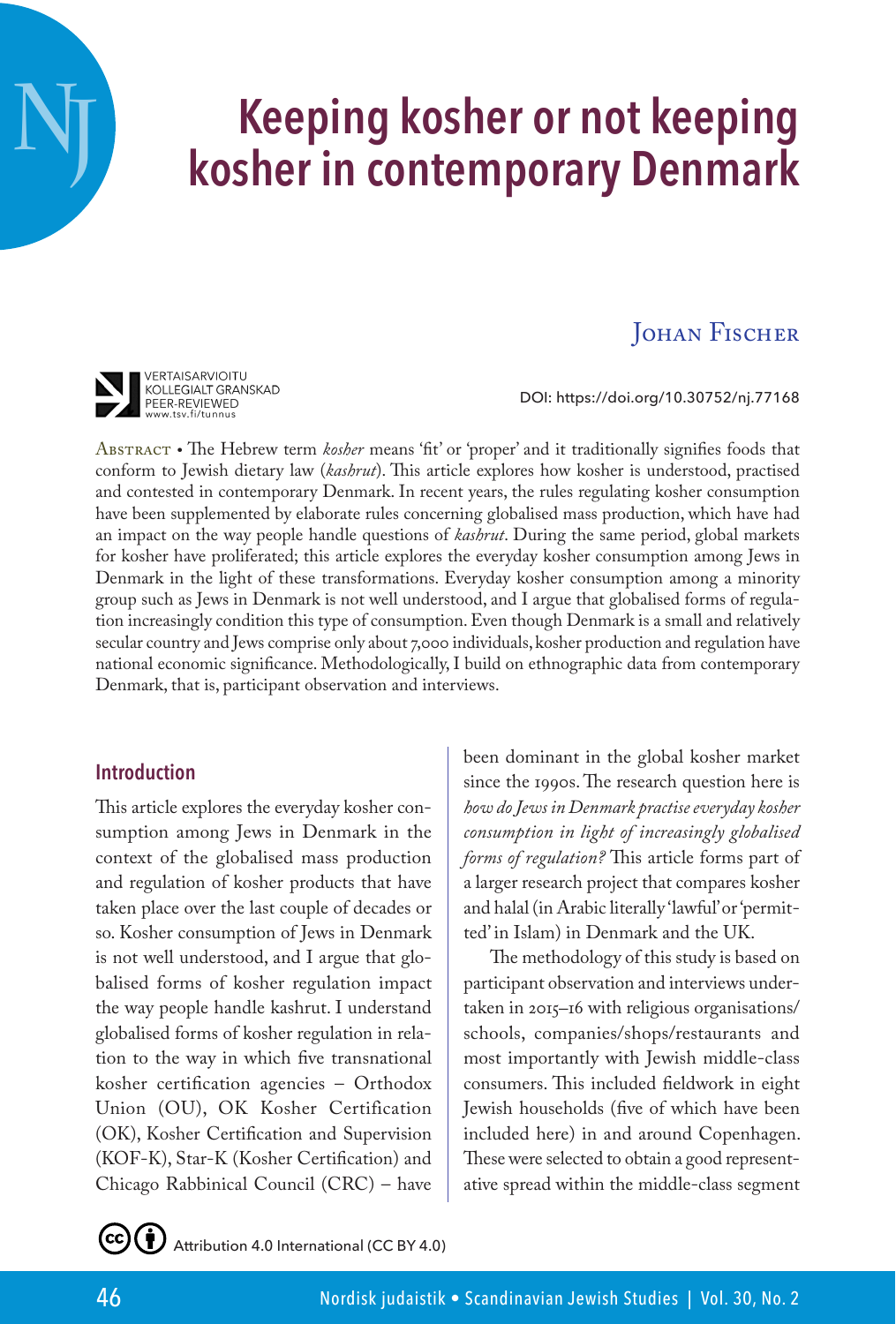in terms of age, gender and social differentiation more broadly. My research strategy and methodologies allowed me to explore how kosher is understood, practised and contested by producers, traders, regulators and consumers in contemporary Denmark.

Following this introduction, modern kosher principles and practices are discussed. Then the paper engages with theories about transnational governmentality and food practices that help explain how the Big Five and smaller certifiers govern global kosher regulation and the impact this has on Jewish food practices. The second part of the paper is ethnographic; it is introduced by a historical discussion of kosher in Denmark. The next section explores kosher practices among the Jews of Denmark. The conclusion ties the findings of the article together and reflects on the emergence of millennial kosher capitalism.

#### **What is kosher?**

Kosher law is ultimately the application of a system of religious precepts and beliefs that govern the types of foods that people of the Jewish faith eat. This system is based on a number of verses found in the Bible, rabbinic biblical exegesis, ordinances as presented in the Talmud (the written record of the oral law as redacted in the sixth to seventh centuries), and the writings and decisions of later rabbinic authorities. *Kashrut* is integral to Jewish religious law (*halacha*) and includes a number of prohibitions such as a ban on pork, the mixing of milk and meat and a prescribed method of slaughter. Meat only qualifies as kosher if the animal is slaughtered using appropriate *shechita* methods as interpreted through rabbinic commentaries and customary practices. It is central to this process that the blood is drained as fully as possible. Most Jews only consider meat from unstunned animals to be kosher. Moreover, fish must have fins and scales. Central concepts in kosher laws are related to acceptable plants

and species of animals. Thus, kosher signifies the classification of permissible and prohibited foodstuffs with a special focus on meat.

The term *kosher* is also widely used to designate the 'rabbinic properness' of food production, regulation and consumption (Ivry 2010: 662). In globalised and industrialised mass production of food and food ingredients, considerable effort goes into avoiding any cross-contamination or mixing kosher and non-kosher ingredients (Fischer 2018). As we shall see, standardisation plays an important role in these processes. Even though global kosher production has been regulated since the 1990s, the need for Jewish oversight or 'handling' remains essential and inspections by rabbis show that principles and practices only become compatible during inspections. In *kashrut*, contamination, transport and traceability (for a product to be kosher all ingredients must also be traceable as kosher throughout the supply chain) have been important issues that require supervision. In the everyday lives of fastidious Jews, it is also important to have separate sets of utensils for milk and meat. At Passover or Pesach, a major Jewish festival that commemorates the exodus from Egypt, special rules apply, as we shall see in the ethnographic section below.

From the 1990s onwards the Big Five kosher certification agencies have largely dominated the global kosher market. Important issues in the literature on kosher concern how regulation in the form of certification, legislation and inspections was tightened as a response to increased consumer awareness among Jewish groups on a global scale. The proliferation of kosher production meant that it was no longer exclusively Jews who were in charge of production and this strengthened the need for regulation by trustworthy certifying bodies.

#### **Standardised practices**

Busch (2000) argues that standards are part of the moral economy of the modern world that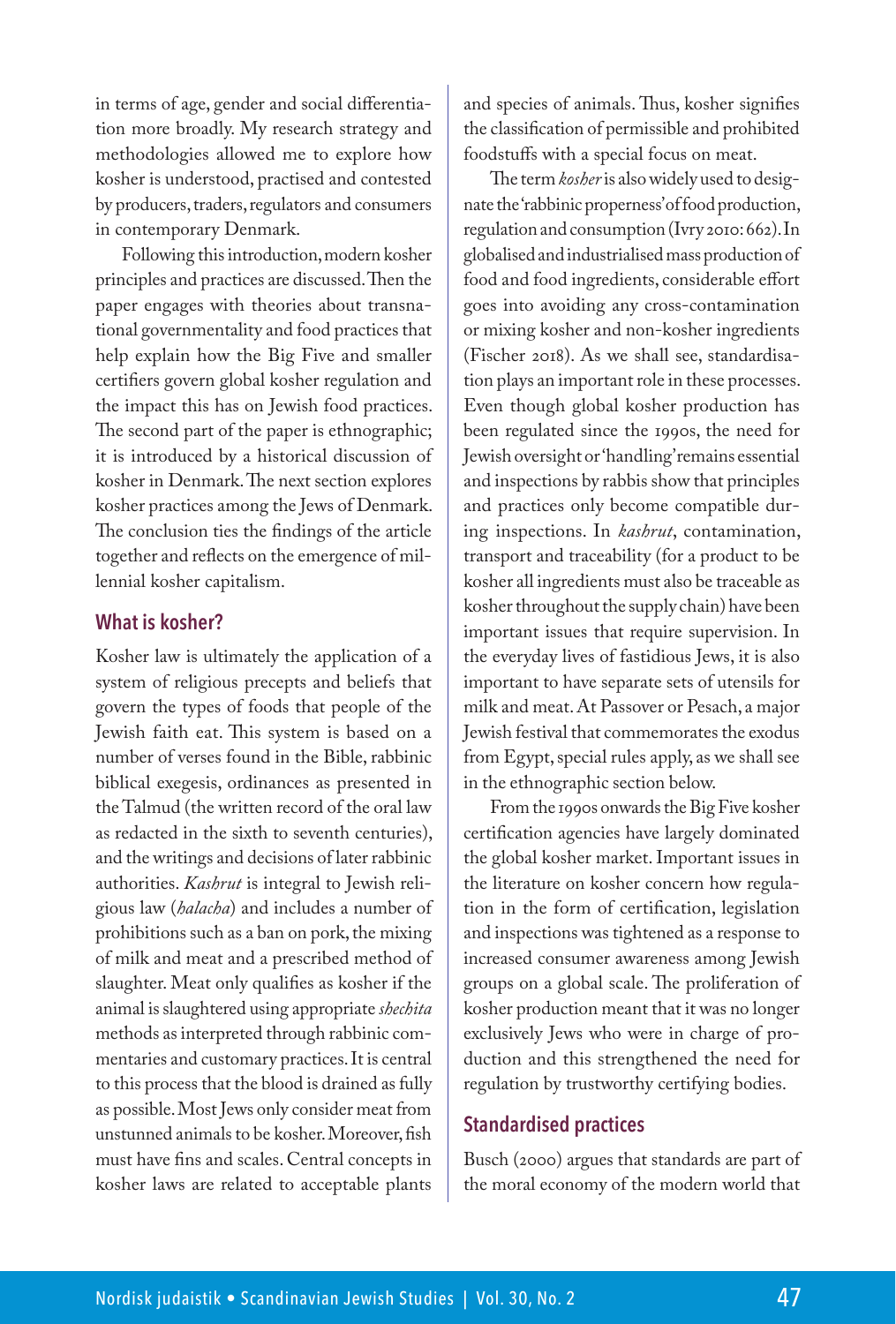set norms for behaviour and create uniformity. This point is important for the emergence and expansion of global and moral kosher markets. The concept of transnational governmentality (Ferguson and Gupta 2002) elucidates how new practices of government and new forms of 'grassroots' politics are being established on a global scale. Examples include new strategies of discipline and regulation, exemplified by kosher regulation and standards, but also transnational alliances forged by activists and grassroots organisations and the proliferation of voluntary organisations supported by complex networks of international and transnational funding and personnel. The outsourcing of the functions of the state to NGOs and other ostensibly non-state agencies is a key feature, not only of the operation of national states, but also of an emerging system of transnational governmentality. These political entities are integral parts of a transnational apparatus of governmentality. It is necessary to treat state and non-state governmentality within a common frame and as an ethnographic problem.

Warde (2016) observes that agribusiness, sustained economic growth, multinational companies and ever greater international trade have not only transformed the economic foundations of Western diets, but also created possibilities of eating in much more varied ways. In short, food systems experience the effects of globalisation, which is essential in understanding contemporary kosher practices. Drawing on practice-theoretical approaches, Warde sees eating as a type of cultural consumption inseparable from aesthetics and everyday life. Most importantly, perhaps, I am inspired by the term 'compound practice' that captures the complexity of eating in the intersections between different levels of the social scale. Compound practices are shaped by the sharing of practices among family members, for example, and are subject to 'pressures' from

other areas – for example, 'health' and 'spirituality'. Moreover, food practices condition and are themselves conditioned by the learning of new tastes, handbooks and manuals on eating and cultural intermediaries, as well as controversies in popular judgements and justification. In contemporary secular Europe significant religious observance coexists with a proliferation of well-advertised specialised diets, that is, it is a feature of the modern world that many options associated with religious conviction, health concerns, political commitment and aesthetic consideration coexist and overlap.

In this sense kosher consumption encompass issues such as 'nutrition' and 'spirituality' (Coveney 2000). For modern consumers, 'nutrition' functions as both a scientific and a spiritual/ethical discipline. It serves this dual function by providing a range of scientific knowledge about food and the body as 'spiritual' disciplines: spiritual here not only means theological, but also refers to the means by which individuals are required to construct themselves with a 'correct' concern for the 'proper' way of behaving in relation to eating. Food practices are subject to direction, coordination and regulation by different (secular/religious) stakeholders and texts that are dedicated to describing and prescribing proper eating practices. Contemporary and historical social environments, institutions and organisations thus condition compound eating practices in Denmark.

#### **Kosher in context**

The Evangelical-Lutheran Church of Denmark is the dominant church/religion in the country, but even so Denmark is characterised by religious diversity. Arguably the room for accommodating religious diversity in Denmark is premised on a particular configuration of secularity dominated by the statesupported Evangelical-Lutheran church. Most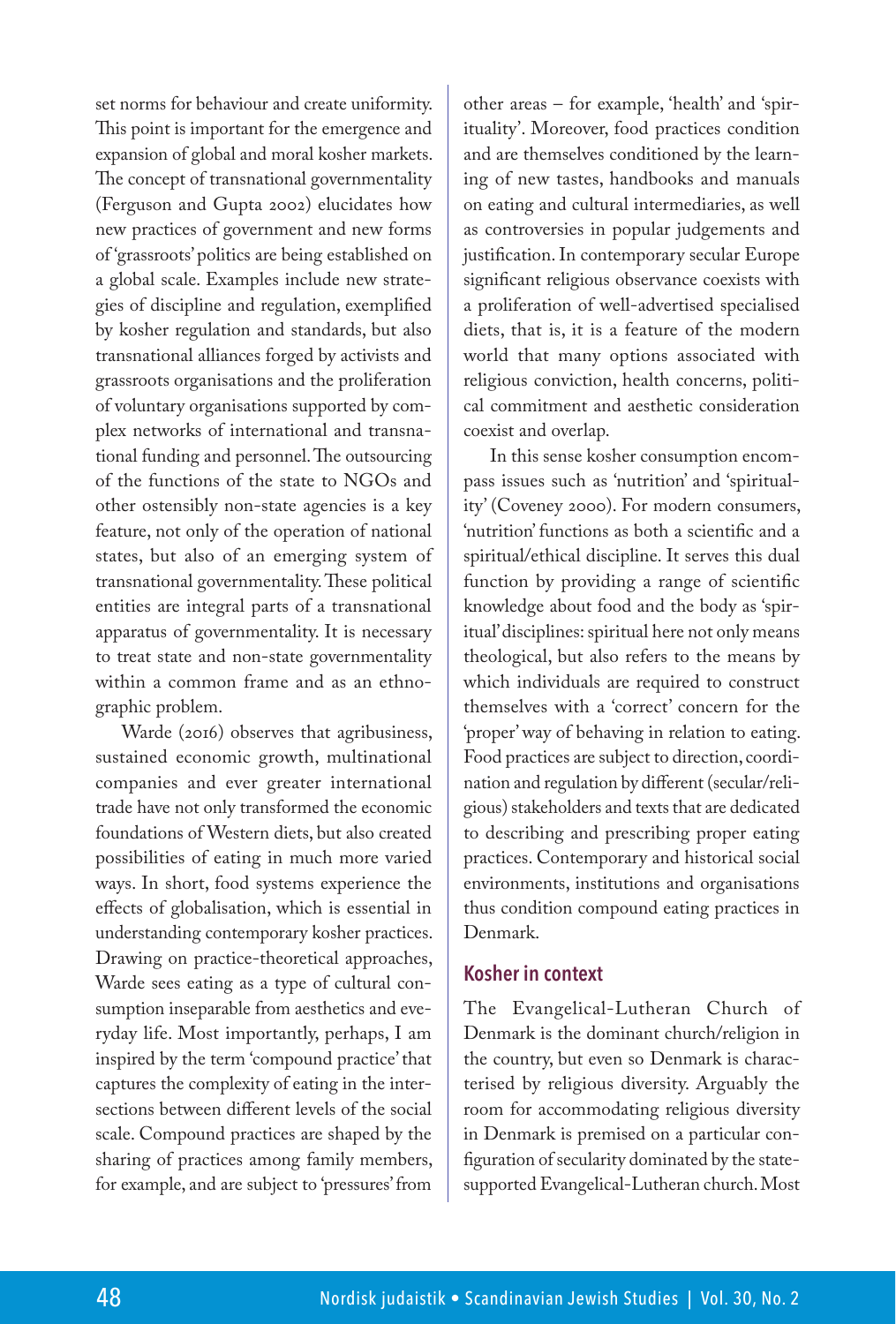important, however, is the widely held and strongly embedded popular perception that the public sphere is strictly secular, while Denmark stands out as being highly secular and highly non-secular at the same time, that is, state and church are tightly intertwined (Nielsen 2014). Ethnic Danes are less likely to favour an active accommodation of religious diversity because they consider themselves to be highly secular – they consider religion to be a private matter that should not be explicitly or publicly accommodated beyond the legal right to practise one's religion (Nielsen 2014). In effect, this means that issues relating to Judaism and Islam such as religious slaughter or circumcision are hotly debated topics. While halal has a strong public presence in urban public spaces such as the neighbourhood Nørrebro in Copenhagen this is not the case with kosher. In general, pork and shellfish are integrated parts of the diet among ethnic Danes.

Jewish migration to Denmark started in the 1700s and today there are about 7,000 Jews in Denmark (Ahlin *et al*. 2012: 410). The mainstream Jewish organisation in Denmark is Det Jødiske Samfund (The Jewish Community) that maintains a synagogue in central Copenhagen. The Jewish Community has about 2,400 members and a chief rabbi (Borup and Fibiger 2015: 57) and it is the central organisation involved in kosher supervision in Denmark.

Orthodox Judaism is by no means extinct in Denmark and since 1996 Chabad, an orthodox Jewish Hasidic movement, has been established in Copenhagen. Chabad is a Hasidic revival movement based in Brooklyn with a focus on the study of religious texts as well as an emotional experience of the divine. The organisation sponsors an international network of religious centres to promote religious observance among Jews. Chabad is often considered highly controversial within Judaism because of the claim of some of its adherents that the late rebbe Menahem Schneersohn was the Messiah. Rabbi Yitzi and Rochel Loewenthal are Chabad emissaries in Copenhagen. Chabad arranges Torah study sessions as well as Kabbalah and kosher cooking classes and Yitzi expounds the importance of a particular consciousness of one's connection with the divine (Buckser 2003; 2005).

The majority of sources on Judaism in Denmark are Danish and they focus on the earlier history of Danish Jews and their migration to Denmark (Bamberger 1983; Blum 1973; Blüdnikov 1986; Jørgensen 1984). Very little is written about keeping kosher in Denmark and there are virtually no academic sources on the significant transformation of the kosher market within the last couple of decades or so. The standard work on modern Judaism and kosher in Denmark is Andrew Buckser's *After the Rescue: Jewish Identity and Community in Denmark* (2003; see also Buckser 1999; 2005). The Jewish community of Denmark is characterised by institutional integrity as the community has a long history of integration in the country and the synagogue in central Copenhagen is a natural gathering point. However, fragmentation among its members is also visible, that is, disagreement about boundaries of the community, ritual practice and operation of Jewish institutions or kosher practice (Buckser 2003). The religious authority of rabbis in Copenhagen is now challenged by global influences (Buckser 2003: 53) and it is in this context that kosher understanding and practice should be seen. For example, kosher certification by the Big Five competes with that of the Danish rabbinate.

Buckser (2003: 21–51) identifies six periods in the history of Danish Jewry. Early settlement (1673–1784); reforms (1784–1814) transforming Danish Jews into regular citizens; integration, assimilation and Eastern European immigration (1814–1901); and immigration, opposition and schism (1900–40) embodied tensions between conservative and liberal factions and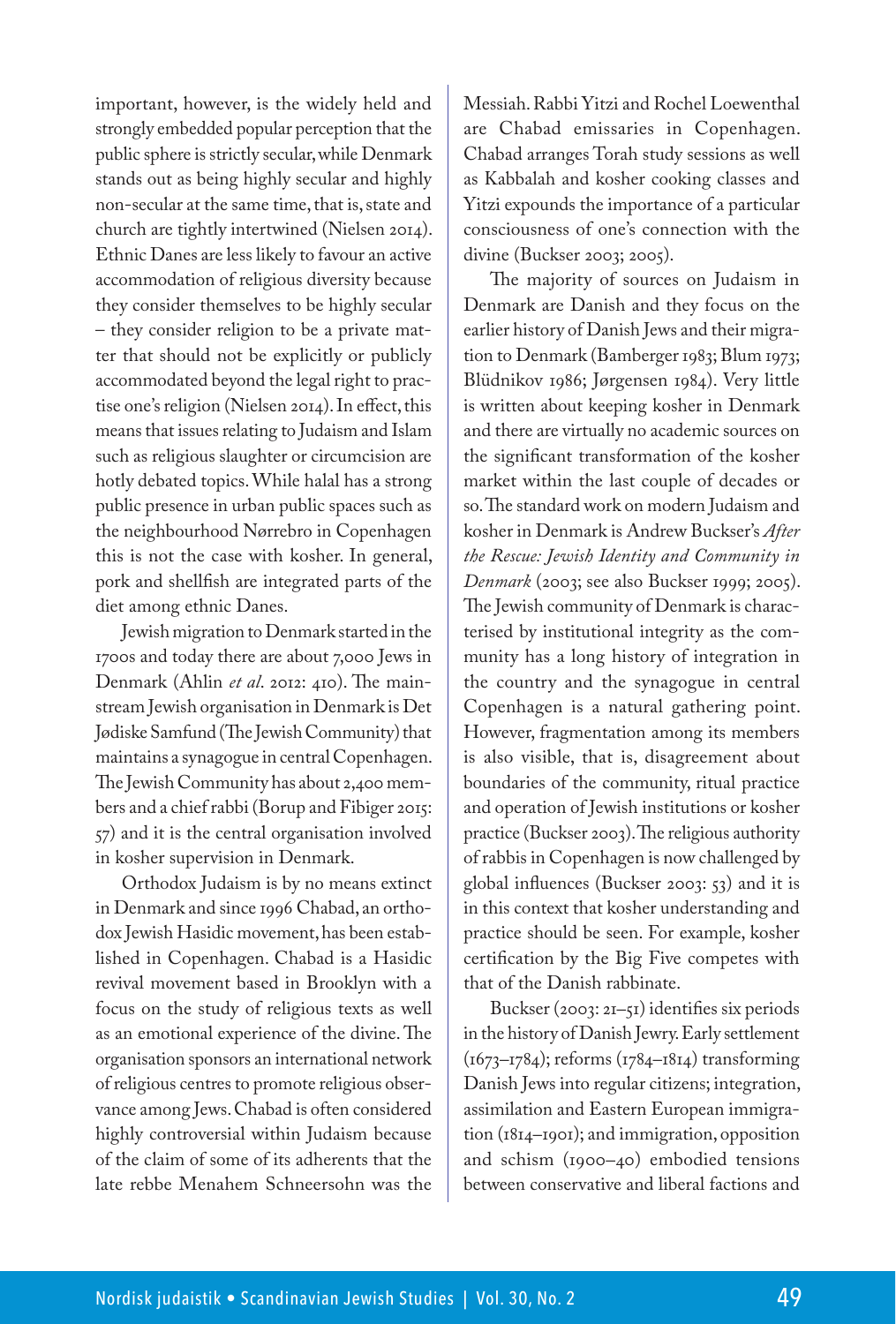the continued inflow of Eastern European migrants. Occupation, exile and return (1940– 5) was a critical period in the history of the Danish Jews. Under the Nazi occupation of Denmark, the protection, rescue and return of Jews changed their role in Danish society and culture. The Danish government refused to take measures against Jews and in 1943 Danish resistance to the occupation turned increasingly violent and the relationship between Danish and German authorities deteriorated. That year the government resigned and plans for a roundup and deportation of Danish Jews started, but the Jews were warned and found refuge in Danish homes and institutions before

chief rabbi from 1996 to 2014. Kosher products at Copenhagen Kosher (Figure 1) carried his seal of approval. Lexner studied to become a rabbi as well as a *shochet*, that is, a qualified Jewish slaughterer. In addition to his kosher supervision duties in his capacity as chief rabbi, Lexner also helped design kosher kitchens and performed kosher authorisations in private homes – he was the main authority on kosher in Denmark. For twenty years Rabbi Lexner worked as a *shochet* in Denmark. As a chief rabbi, he was solely responsible for 'national' kosher certification in Denmark under the auspices of the Jewish Community in Denmark. Lexner was involved in making a kosher

> list for Jews in Denmark: a guide to kosher living for everyday consumption. The present rabbi, Melchior (see below), developed this list further; it can be found on the website of the Jewish C o m m u n i t y in Denmark

most of the Jews were ferried to neutral Sweden in fishing boats. Over 95 per cent of Danish Jews survived and this cemented their relationship with Danish society. The period after the rescue, 1945–2000, was dominated



Fig. 1. Copenhagen Kosher

by a polarisation between liberal and conservative wings of the congregation as Jews entered mainstream society. Generally, many Jews seem to associate religiosity with the irrational while admiring the authenticity of very religious groups (Buckser 2003: 50). My empirical exploration of kosher focuses on the two most important organisations involved in kosher supervision in contemporary Denmark, the Jewish Community and Chabad.

Because the Jewish community is rather small in Denmark a handful of people have played important roles in Jewish organisations. In the Jewish Community Bent Lexner was the ( <http://www.mosaiske.dk/ guide-to-keeping-kosher-in-denmark>).

Rabbi Lexner concedes that Chabad is stricter about kosher in that they only eat what is produced under supervision by a recognised kosher certification body. Another difference is that Chabad and its rabbi works as a kosher supervisor for the kosher certifier Circle K. This is different from the chief rabbi's own work, in which he personally lends his name to kosher products and their certification. So, in order to supervise and certify what is kosher in Denmark, the chief rabbi has people who supervise for him.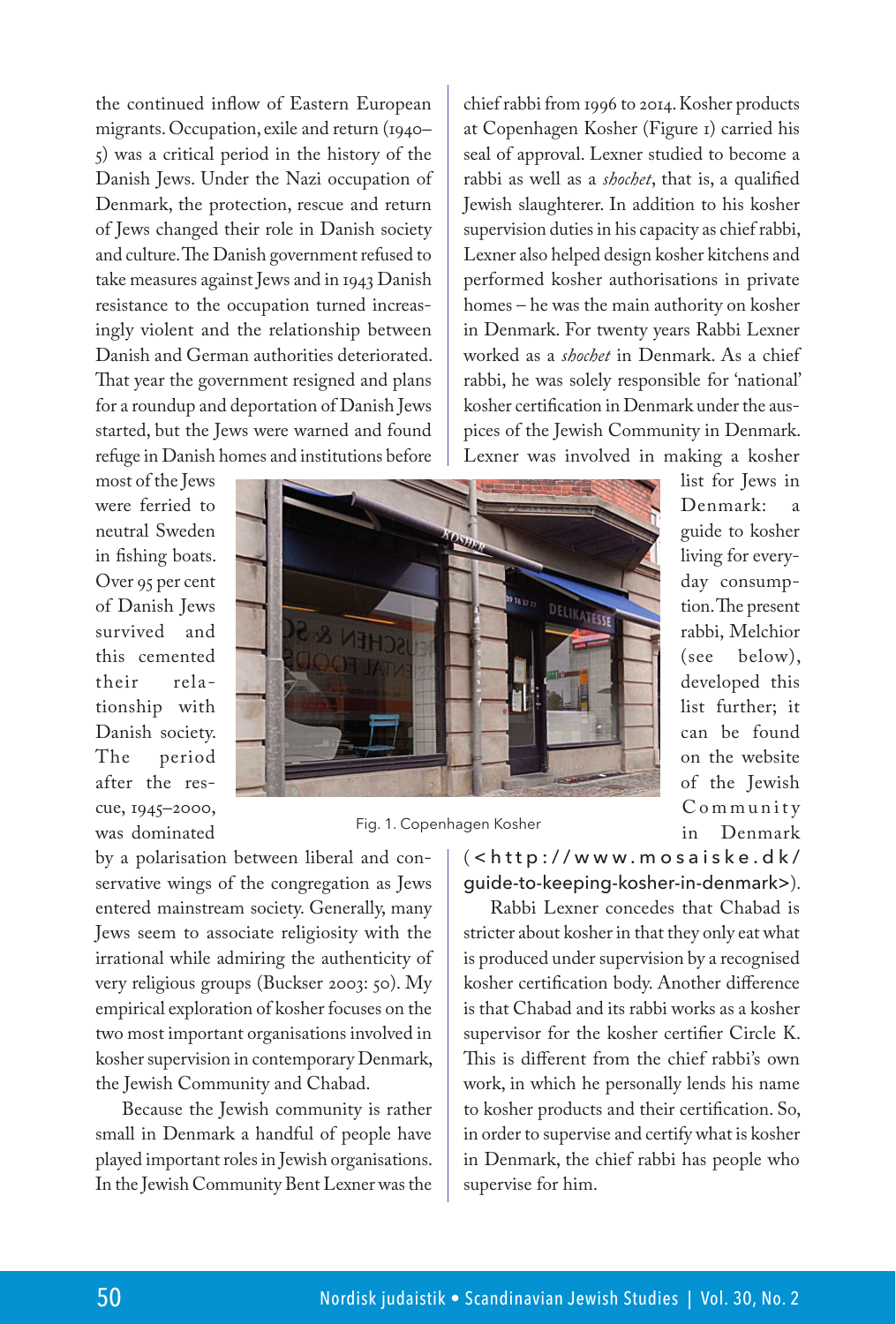Rabbi Lexner explains that his involvement was not about 'big business' and profits alone. Instead, for example, he advised companies on how to acquire OU certification, and checked papers on trucks from abroad to ensure traceability. The Big Five, the biggest kosher certifiers globally, have gradually increased their influence *vis-à-vis* local or national forms of certification, such as that of the Danish rabbinate, for example. Some companies in Denmark that export kosher products are fine with national certification, whereas others turn to Circle K and other Big Five certifiers that they believe can give them an edge in the global market. Lexner recalls that for a long time Israel only accepted national forms of certification by a chief rabbi, but that has changed and today the Big Five are more widely accepted.

Rabbi Jair Melchior is in his thirties; he became the chief rabbi in 2014, taking over from Bent Lexner. Regarding *kashrut*, his responsibilities include, firstly, informing and updating the congregation on what they can and cannot eat – especially in a globalised world when many different opinions, rabbinical and otherwise, circulate. More specifically, Rabbi Melchior's role is to create a national Danish opinion or ruling on the 'kosherness' of products consumed by Jews in Denmark amidst other opinions from Big Five rabbis and other discourses found on the internet. Being a relatively small country with a limited number of Jews actually necessitates thorough and systematic rabbinical supervision because kosher products are hard to come by: this means that many Jewish consumers will buy their products in ordinary shops or over the internet; this warrants rabbinical supervision and opinions.

Secondly, Rabbi Melchior's work focuses on supervision and certification of Danish products exported to major markets such as Israel, the US or the UK. In this respect he carries out inspections and checks the 'kosherness' of ingredients and the validity of certificates. In the filing cabinet in Rabbi Melchior's office there are many files on companies he is responsible for supervising. Normally, he sends members of the congregation to do supervision tasks in these companies – especially when a new company wants to be certified: a company may start manufacturing a new product or change its ingredients. Generally, certified companies receive one yearly visit form Danish rabbinic representatives.

When discussing changes in supervision processes since Rabbi Melchior took over from Bent Lexner, he explains that such processes are increasingly being formalised: today, a contract is drawn up whereas previously supervision was mainly based on oral agreements; this creates 'increased transparency' locally as well as internationally. Rabbi Melchior also supervises Copenhagen Kosher; because most products are imported and thus carry recognised kosher logos this is uncomplicated. More effort goes into supervising the in-shop manufacturing of sausages with raw materials such as spices that are not certified, for example. It is complicated and expensive to find kosher certified spices, so this type of ingredient calls for a rabbinical opinion.

Rabbi Melchior uses several sources of knowledge when checking products and ingredients: the internet as well as rabbinical contacts with London Beth Din, the rabbinate of Israel and the chief rabbi in Berlin. As a global player, OU supervises and certifies over 500,000 products, and Rabbi Melchior recognises that many companies prefer this kind of global and costly supervision – comparing the cost of supervision/certification by the Danish rabbinate and OU, the latter seems around four to five times as expensive. Moreover, there is also a 'political' aspect to the relationship between supervision by the Danish rabbinate and global forms represented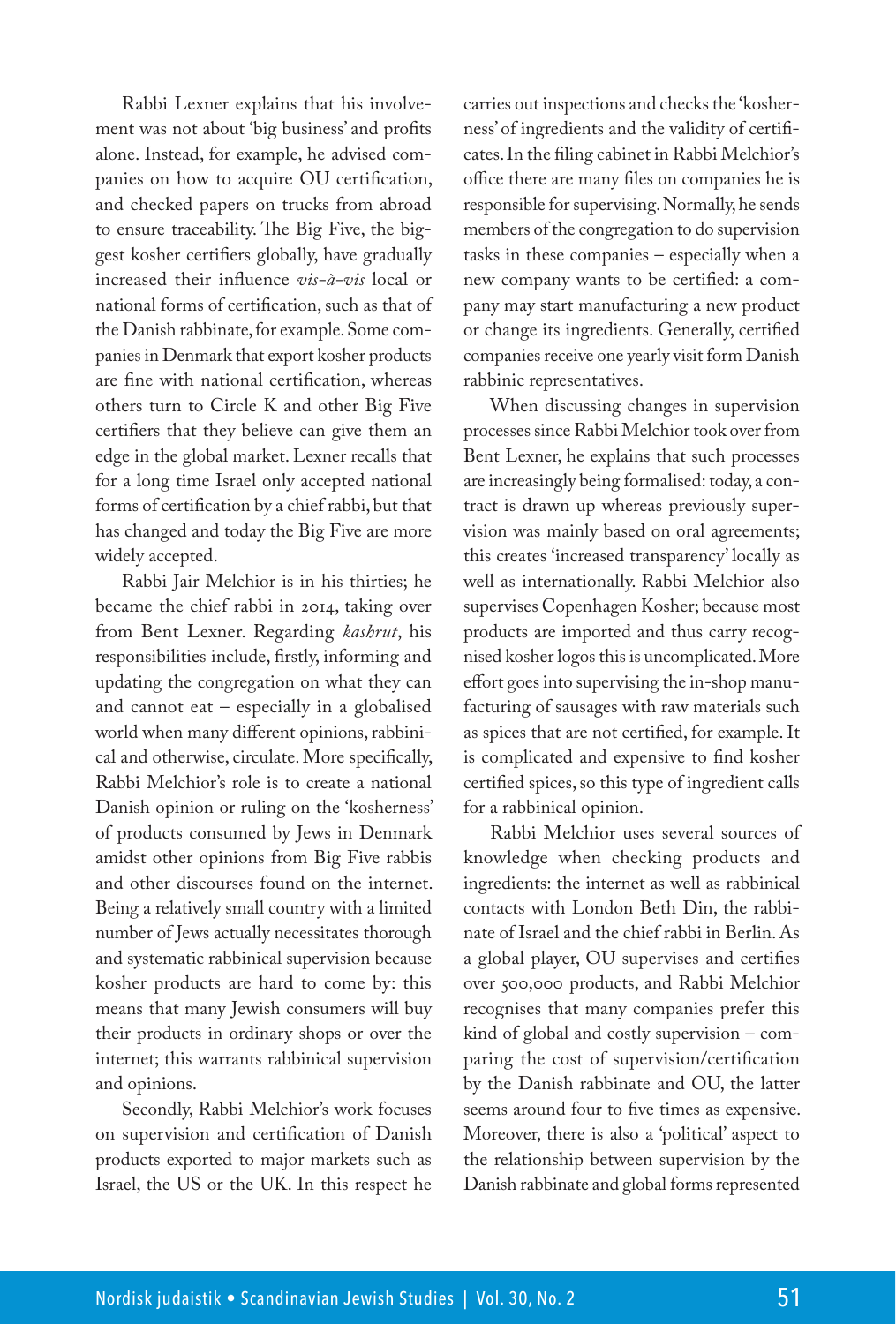by the Big Five. The difference between the Danish rabbinate and Chabad supervision is that Chabad does supervision for Circle K and not independently.

In the eyes of Rabbi Loewenthal and Chabad, keeping *kashrut* is a religious obligation for religious Jews, even in a 'secular' Danish context where religious observance is declining. He explains that today in Denmark people make their own standards and that they are not so strict. Thus, not only does kosher have 'a rougher time' in secular Denmark, but the only kosher shop, Copenhagen Kosher, has limited opening hours and the products are more expensive; keeping kosher thus requires more effort physically, mentally and financially in comparison to the UK or US, for example. Previously even 'cultural Jews' tended to keep kosher, Rabbi Loewenthal argues.

Rabbi Loewenthal is involved in the certification of several foodstuffs manufactured in Denmark that are exported to the international markets, mainly Israel and the US. While science is important for testing products for pork DNA, for instance, he argues that laboratory testing alone is often insufficient: 'kosherness' hinges on a combination of factors – proper integration of religious laws with modern food science, technologies at the cutting edge of food science and applying and adapting ancient rules to a modern situation. Questions like *what's a freeze drier and how does it work?* and *when does equipment need kosherising?* are essential in order to understand the ways in which products are manufactured and the information companies provide themselves.

In Denmark, kosher slaughter was banned in 2014 because stunning the animal before slaughter was now required by law. This decision follows previous debates in Denmark about religious slaughter and the marking of slaughtered meat, and it stirred up deep controversy among Jewish and Muslim groups both within the country and beyond. It is in this

context that the empirical data below should be seen. Even if the market for kosher products has shrunk over the years as the number of Jews has declined, the above discussion shows that Denmark is fully integrated into the global market for kosher that has developed from the 1990s onwards. For example, the world's largest producer of enzymes, Novozymes, is based in Denmark and the company is certified by the leading global kosher certifier, the Orthodox Union. Kosher biotechnical production is subject to elaborate rules that have warranted regulation over the last two decades (Fischer 2018). Thus, kosher regulation in Denmark is not only about local consumption, but also about exports to global markets, in which the Big Five play important roles.

## **Keeping kosher or not keeping kosher?**

In this section I explore how Jewish consumers in Denmark understand and practise kosher consumption in their everyday lives. Dietary practices provide a common symbolic system through which the increasingly heterogeneous notions of Jewish identity in Denmark can be expressed and one way to reinforce one's Jewish identity is by keeping kosher (Buckser 1999). Similar studies exist for Canada (Diamond 2002) and Brazil (Klein 2012) and it is this literature that this study feeds into. As in these studies, my Jewish informants are urban middle-class individuals who are socially mobile: well-educated and relatively affluent. This focus on social class is important because within this group informants try to balance piety and health concerns and at the same time these Jews can afford the high prices in Copenhagen Kosher, for example. I do not claim that my ethnography and informants are representative of the entire Jewish community in Denmark; my informants were selected to obtain a good representative spread within the urban, middle-class social group in terms of age, gender and social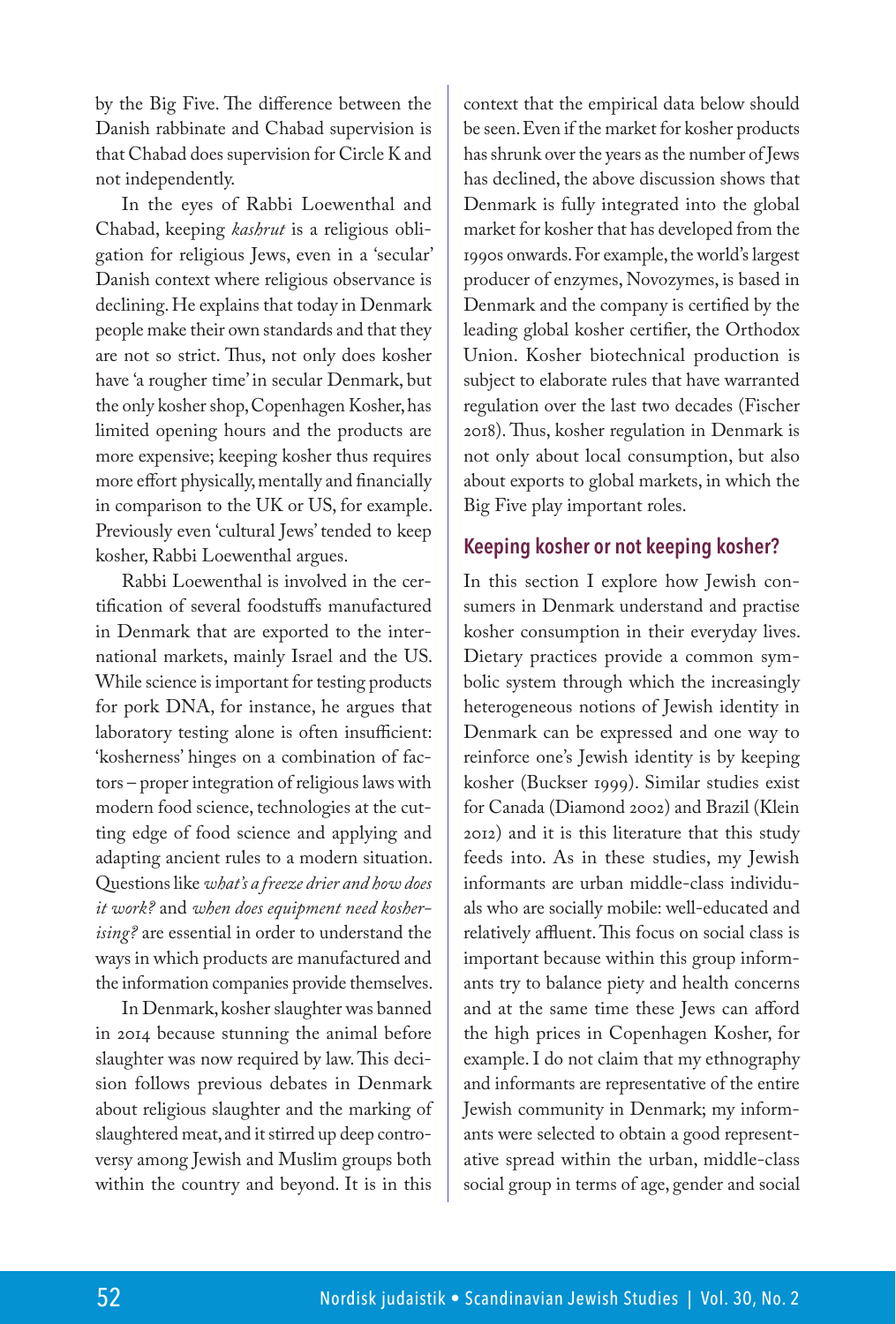differentiation more broadly. This empirical data below are organised so that I start out by discussing consumers who are very observant about kosher and then gradually I move towards more non-observant or relaxed consumers at the other end of the spectrum.

**Naomi** is a woman in her mid-fifties who lives with her husband near Copenhagen. She has a son and a daughter, and she is currently self-employed. Naomi grew up in Israel and moved to Denmark in the early 1980s when she married her first husband. Naomi recalls that as a child her grandmother would stress that a contaminated teaspoon should be buried in the garden in order to kosherise it. She believes that the material world, including food and drink, is symbolic in that it represents something bigger and more spiritual. She is a vegetarian and this fact makes her everyday food consumption in Denmark easier. Naomi thus says a blessing before consuming food and drink, acknowledging that these practices are just as much about spirituality as they are about everyday nutrition, and a thanking prayer after consuming a certain amount of food or drink. With specific reference to kosher, Naomi considers herself orthodox and fastidious, but not 'extreme', arguing that she accepts many types of kosher logos and that this would not be the case for ultra-orthodox individuals and groups. Most of all, Naomi recognises kosher certification by Badatz (a major Jewish rabbinical court).

At the age of twelve, Naomi started to identify with her grandmother's family and to keep kosher stringently. This posed a challenge for her mother, who 'expressed love and affection through food'. The family purchased glass plates with hard and impenetrable surfaces, and which, according to some, may be used for both meat and dairy products. She kept the kosher rules to the best of her ability, waiting six hours after eating meat before consuming dairy products. Five years ago, she started studying the Kabbalah ( Jewish spirituality and cosmology). After six months she realised that these studies are meaningless without physical practice. Keeping kosher in the Danish context was reinforced by a stress on Jewish culture, religion and consciousness. Yitzi Loewenthal, the Chabad rabbi, helped Naomi set up her kosher kitchens (located on separate floors in her house): one is for milk cooking and the other for meat. These two kitchens also have separate sets of utensils. More generally, Naomi consults her son or the internet if she is in doubt about products and ingredients.

Naomi explains that in her everyday shopping for food in Denmark certain skills are essential. Most of all she looks for proper kosher logos such as that of Circle K on chocolate as well as other available products. Moreover, there is a list of approved products and ingredients issued by the Jewish Community in Denmark. In addition to this list, which Naomi does not always agree with, she uses apps and Google to find specific products and ingredients on other lists around the world. Again, being a vegetarian makes this process easier. There are few kosher logos to be found in shops in Denmark so Naomi looks for e-numbers (codes for permitted substances within the EU) that can tell her about the acceptability of products. She explains that in Judaism insects are considered to be even more problematic than pork. Hence, E120 (a colouring agent called carmine extracted from an insect sitting on cactus in Mexico that adds a ruby-red colour to drinks, for example) is completely unacceptable. Occasionally, she will go to the Kosher Delicatessen & Deli in Copenhagen to buy things like chewing gum and Mentos, but also to support the business.

She refers to the dogma *bishul akum* (food cooked by a non-Jew) when arguing that in general observant Jews are not allowed to consume food prepared by non-Jews. Because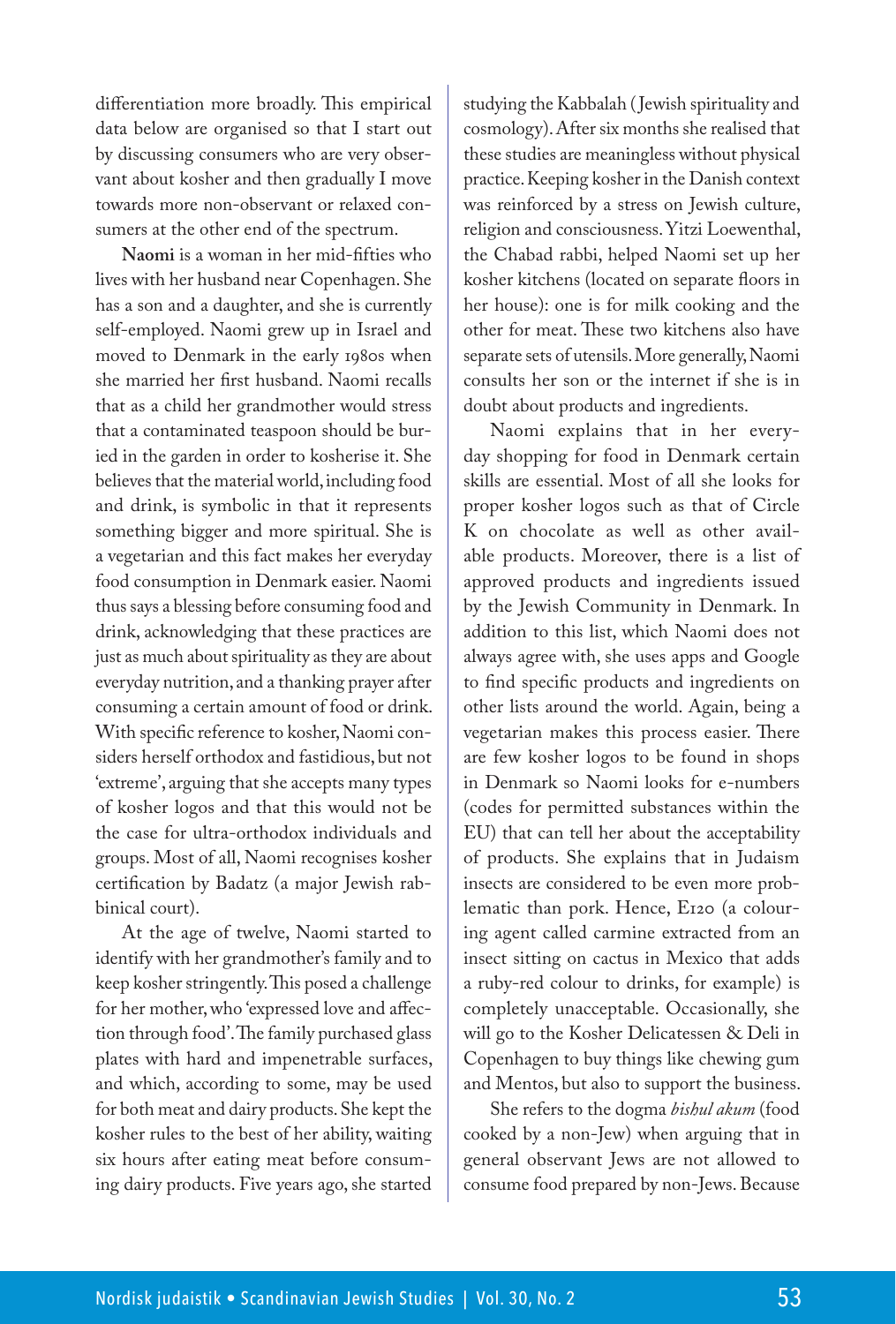wine and grape juice have a ritual status in Judaism she is careful when buying it and does so either in Copenhagen Kosher or at the website <http://www.kosher4u.eu>, where a wide variety of kosher products are available at reasonable prices. This is also where she buys grape juice and bread for Pesach or Passover. Even as a vegetarian she feels that ritual slaughter is acceptable and that it is more humane than industrially slaughtered stunned meat.

In terms of home cooking, Naomi, like most other Orthodox Jewish women, she argues, is responsible for shopping and cooking. More generally, every new kitchen item must have a hard surface and if a non-Jew produces it it must be kosherised. This is done in a *mikve* (a bath used for the purpose of ritual immersion in Judaism). Naomi does not really go out to eat or drink in restaurants because there are no kosher eateries in Denmark. When visiting Jewish friends and family, she accepts the food when she's reassured about their knowledge of keeping kosher.

Naomi believes that keeping kosher is healthier spiritually and for your body: for example, she states that drinking milk separately from and before meat lowers the risk of colon cancer. She believes that some products manufactured by Muslims are acceptable, especially when kosher is unavailable, but states that such products must be controlled and must not contain meat or milk.

**Hanne** and **Niels** are a couple in their mid-sixties who live in a flat in Copenhagen. They have three children in the US and Israel. Niels was educated in civil engineering and Hanne as a pharmacist. They keep kosher as much as they can based on their knowledge and have done so since childhood. Niels explains that you either keep kosher or you don't – there's no easy option. The couple go about their everyday shopping for food in several shops, including the kosher delicatessen, and also at supermarkets, where they look carefully at labels. Niels feels that it is helpful that proper labels are statutory in Denmark and can easily be checked and that 'there's no excuse for not keeping kosher'. In particular the couple looks for animal contents and potential new ingredients and they also consult the list of approved products issued by the Jewish Community in Denmark, even though it is not always updated. Hanne is lactose-intolerant and this makes her more alert when shopping for food and drinks. The couple recalls an incident in a local supermarket when they looked at the label of a wine produced in South America and were surprised to find that it contained milk, which also surprised the rabbi they consulted. Generally, as long as the Jewish Community rabbi approves e-numbers, the couple relies on this decision.

Meat and cheese are only bought at the local delicatessen; they explain that their children in the US and Israel have an easier time shopping for meat in markets with much better availability compared to Denmark. However, they bring cheese back from the US or Israel when visiting their children. They also accept the cream cheese Philadelphia that is produced using microbial technology and not rennet (a complex of enzymes).

All available kosher logos are accepted in the delicatessen and the couple do not prefer particular logos to others; they have no issues with vegetables as long as they are washed thoroughly. At Passover 'everything' is bought at the delicatessen even if prices are higher here. Because of relatively high prices and the availability of kosher their meat consumption is limited: meat is mostly eaten at weekends and when guests come over. It is mostly Hanne who shops and cooks, but they both possess knowledge of e-numbers, for example, that can also be looked up on smartphones over the internet. In general, the couple explain that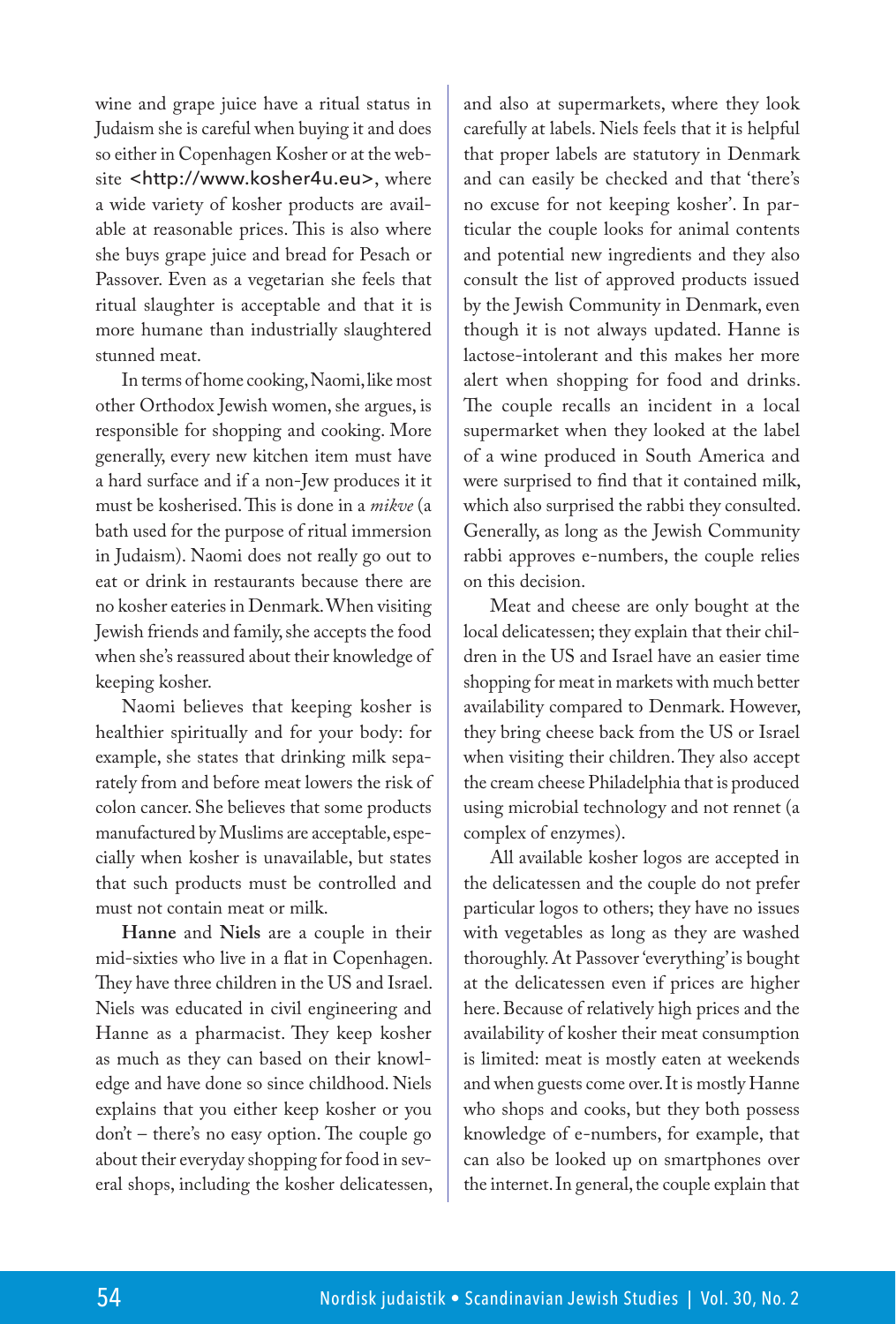they rely on the judgement of the rabbi of the Jewish Community as well as experiences of other Jews in Denmark.

They feel that it would be convenient to have more kosher availability in Denmark – for example frozen foods at the nearby supermarket. Even if halal products are widely available in nearby shops these in no way present an alternative to kosher: Niels argues that generally 'the kosher slaughter is halal, but not the other way around'.

Both Niels and Hanne think that keeping kosher is met with understanding in Denmark – for example, when Hanne is meeting up with her old schoolmates the menu is sent to her beforehand and she is always offered fish. In their workplaces kosher dietary requirements are also taken into consideration. Going out to restaurants is far more complex and when they do go out to eat, they usually have boiled fish, as Niels explains: 'We would not accept barbecued fish because you never know what's been on the grill before'. However, they do accept the eating utensils when they go out to eat, and Hanne explains that if they did not 'they could never go out'. In their kosher kitchen there are five sets of utensils: one for guests; a pair of sets for milk and meat respectively and an identical pair for Passover. Jokingly, Niels explains that installing two dishwashers was confusing to the plumber.

When discussing whether keeping kosher is healthier the couple make the case that they keep kosher out of belief and not because of health concerns. However, they feel that kosher may actually be healthier and that this point has been backed up by scientific evidence recently. Niels says: 'I'm not sure whether this is based on facts or not [...] At sports competitions in hot climates athletes do not eat molluscs such as snails or shrimps to avoid the danger of food poisoning.'

With regard to the relationship between food and non-food products, the couple has one washing-up brush for milk, one for meat and one for *Parve* (neither milk nor meat). All brushes should have nylon brushes and not bristles of animal origin. Similarly, hand soap without any animal ingredients is used. At Passover, kosher toothpaste is brought home from the US or Israel when visiting children because this toothpaste is not available in Denmark. However, when we discuss the necessity of San Pellegrino Soda being kosher Niels and Hanne agree that this is not really necessary. They speculate that if living in the UK, for example, they would probably accept and thus buy a wider variety of kosher products – also because prices are generally lower in the UK. They are familiar with the UK kosher market because Niels's sister lives there.

The couple point out that very small quantities of unknown substances are generally seen to be acceptable; but Niels also states that when it comes to medication gelatine is not essential. When we discuss the limited nature of the kosher market in Denmark compared to huge and growing global market, Niels is quite knowledgeable, as he once conducted kosher supervision for one of the major Danish multinational companies.

**Rosa** is a woman in her forties who works in a private company. She has a non-Jewish husband and two children who attend the Jewish school. Rosa moved to Denmark seventeen years ago from Eastern Europe and describes herself as a 'convenience Jew', that is, in the eyes of Rosa 'kosher is an individual and flexible choice' mainly focused on pork avoidance. Having children at school increased the family's focus on 'kosher life'. Her son takes kosher seriously and strictly avoids pork, and for this reason Rosa stopped eating shrimp and mussels herself – she knew this was important for her son and she respects his preferences. However, ritual slaughter and the question of stunning is not important to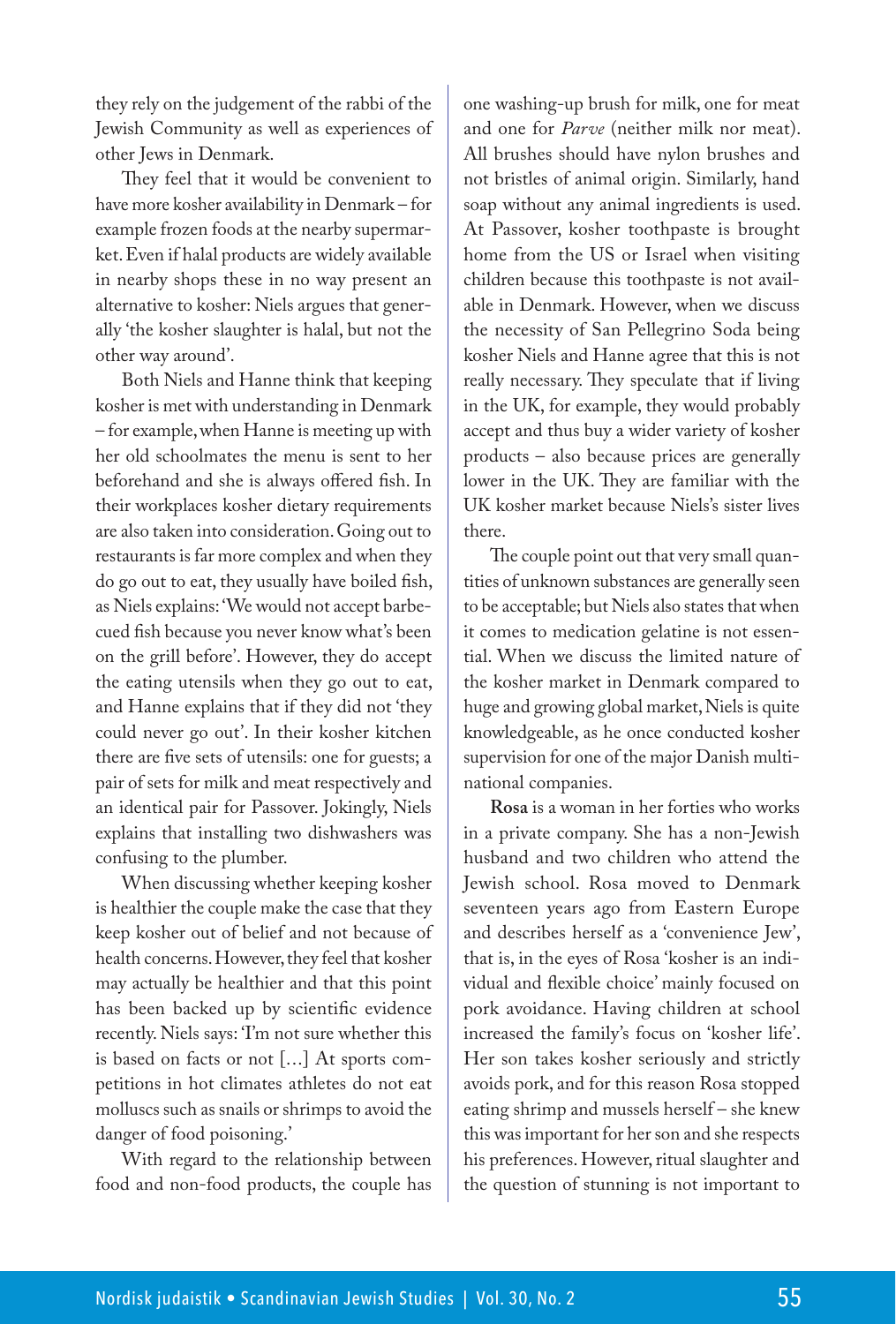the family. Thus, Rosa to a large extent experiences 'kosher living', and the fact that this is expensive in Denmark, through her children. Moreover, because of their special preferences the children will bring their own food, including meat, to Carolineskolen, a Jewish school at the outskirts of Copenhagen, that only offers a vegetarian diet.

Rosa recalls a conversation with a Jewish friend that puts her own kosher priorities into perspective: the friend told her that her son wanted to taste pork and that she was strongly opposed to this. However, being a 'convenience Jew' Rosa did not impose her views and fully accepts that everybody should follow their own path without dogmatism: choosing 'super-orthodox kosher living' can only apply to oneself; others must find their own way. In Denmark she states that most Jews are flexible, while a smaller group prefers 'kosher for ever', which can be a complex choice in the Danish context: kosher is expensive, hard to come by and kitchens and fridges are not designed for kosher, for example. When her son's strict friend visits their home, food is served on a paper plate and the friend enquires about 'what's in this or that dish' or 'what's been in the oven before?'

Even though Rosa sees herself as a 'convenience Jew', the idea of supporting Israel through shopping or consumption appeals to her. For example, once she noticed Jaffa oranges in a shop and she felt that it was natural to buy these in support of Israel, even if this is not a consistent choice in her everyday life. Rosa's flexibility with regard to kosher is also apparent in that she often goes to particular supermarkets to buy organic and non-kosher meat – it is virtually impossible to find organic kosher meat in Denmark and she also goes to halal butchers if these have been recommended by Muslim friends. In general, Rosa prefers organic produce over kosher. Rosa recognises that there are many similarities between kosher and halal and the family also accepts halal sweets if they can find them. This flexibility also means that she does not really think that being a Jewish consumer in Denmark requires particular skills.

More generally, Rosa explains that the majority of the Jewish community has been 'assimilated'. If Jews in Denmark send their children to the Jewish school, she argues, you are part of that community even if you do not go to the synagogue or the Chabad house. Rosa once attended a kosher cooking class at the Chabad house, which she found really interesting. The course, taught by Rochel Loewenthal, gave her an insight into the 'kosher lives' of others and refamiliarised her with Jewish dishes such as chicken soup. Even though Chabad represents dogmatic and ultra-orthodox Hasidism for Rosa, taking the cooking class made sense.

If the family wants to buy specific kosher products such as wine gums that are not available in ordinary shops, the brand Goody Good Stuff can be bought at  $7$ – $II$ ; for products that are unavailable in Denmark they use <http:// www.www.kosher4u.eu>. In general, shopping and cooking is divided between Rosa and her husband. If the family has a celebration Rosa or her husband will ask Jewish guests about specific food preferences beforehand, but she will cook fish at these occasions rather than buy kosher meat at the delicatessen. Being flexible about kosher also allows the family to go to restaurants in Denmark; Rosa explains that if she was stricter about kosher, she could not do the job she does, which involves extensive travel – often on the Sabbath.

Rosa believes that separating milk and meat makes kosher healthier and that this is a principle that applies to diets in general: protein and milk should be separated as they naturally represent separate chemical processes, yet she states this does not apply to eating steak and cheese together. Rosa does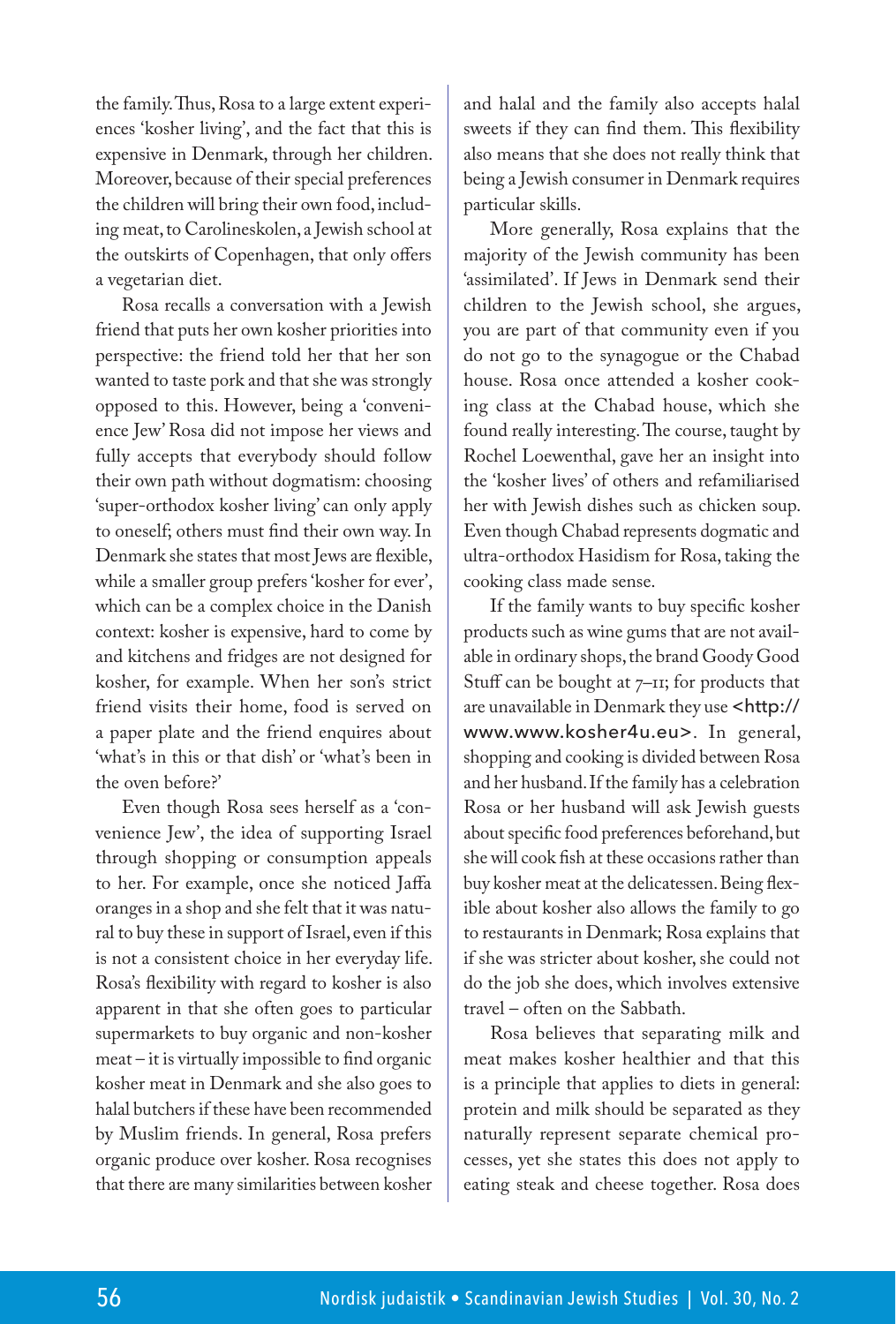think kosher enzyme certification is significant as all ingredients must comply with kosher rules, and the same goes for non-food products such as leather that may come from pigs.

**Rafi** is a man in his thirties who has lived in Denmark for thirteen years and now works in IT. He moved to Denmark from Israel, where he met his non-Jewish Danish wife in a kibbutz. Rafi explains that he is not very fastidious about kosher as he grew up in a secular family. Traditionally, Rafi's family would be flexible about their religion and they would go to the synagogue, light candles and avoid work at religious festivals, but accept watching TV during the weekend, for example. Rafi's family keeps kosher and when his mother visits the family in Denmark Rafi is more focused on kosher and goes to the delicatessen or serves fish/vegetarian dishes.

When Rafi was a teenager, he would eat cheeseburgers, but to this day 'When I see a colleague of mine eat a burger with a glass of milk it seems strange. I can eat a cheeseburger, but drinking milk and eating meat is strange.' Thus, even if Rafi sees himself as a flexible Jew the overt mixing of milk and meat that is so common in Denmark is unfamiliar. With regard to meat the family prefers beef, but occasionally pork is also eaten. The situation in Denmark is radically different from Israel: when Rafi was in the army everything was kosher, an approach to kosher that he sees as dogmatic and representative of unwelcome orthodoxy. As a teenager he started breaking kosher rules, for example eating cheeseburgers, to rebel against his father. Rafi's own children 'eat what they are served', but at the Jewish school they keep kosher. His daughter wanted to keep kosher at home after a couple of years at school, but regretted this decision when realising that she then could not have spaghetti carbonara. In general, Rafi

feels that too many groups within Judaism take kosher to extremes. Orthodox rabbis reinforce dated traditions to claim authority in a way that was never intended. Kosher enzymes are an example of this in Rafi's eyes. Religious orthodoxy and over-interpretation infuse the market and regulation of kosher rather than common sense. To Rafi, what makes sense in Judaism is a form of cultural heritage created over generations; kosher rules may have made sense historically when there were no fridges, but not today they seem dated and unnecessary.

When we discuss whether kosher is healthier or not Rafi argues that many Danes regularly eat pork so that it must be limited how harmful to health pork actually is. In the eyes of Rafi, it makes sense that kosher is regulated to avoid horsemeat or sick animals, and kosher may therefore be considered healthier. Conversely, he does not consider the separation of milk and meat healthier and the same goes for avoiding shellfish, but he would not eat shrimp in Israel in August.

The family mostly goes about their everyday shopping in supermarkets and although they live close to the delicatessen Rafi only goes there when his mother or observant Jews are visiting: personally, Rafi prefers meat that is fresh and not frozen and expensive, as is the case in the delicatessen. In the case of oranges and avocados Rafi would buy those produced in Israel to support local produce, but he does not support kohser in the same way.

The family does not have a kosher kitchen; this becomes particularly problematic when celebrating children's birthdays and when Orthodox guests visit, for example. Rafi stresses that this is an occasion when he makes sure that all guests are treated well and that visiting children do not have to bring their own food. Thus, he would go to Chabad to bake kosher rolls, only use kosher butter and serve everything on paper plates. For these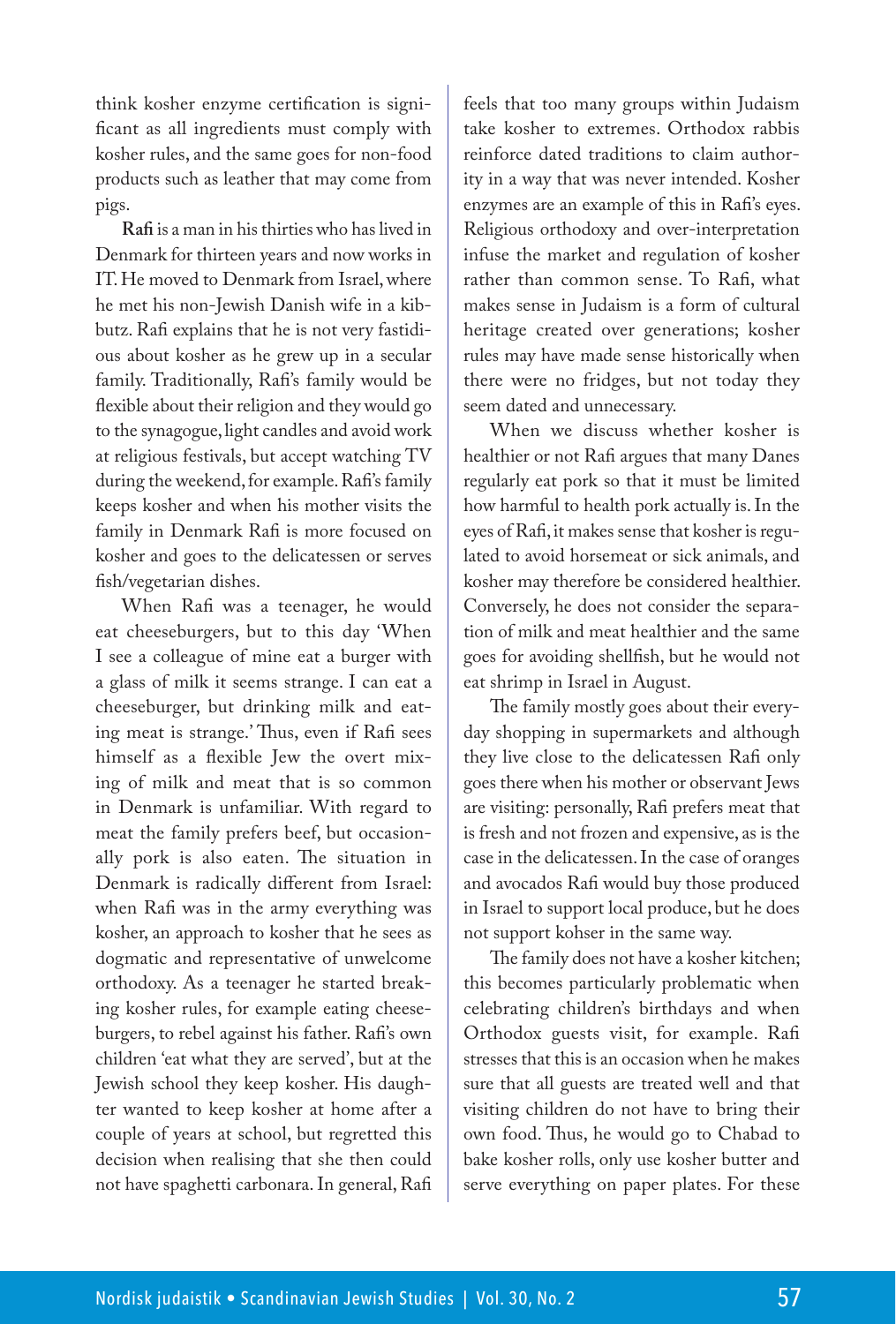occasions the family have also bought sweets in bulk when visiting relatives in Israel to bring back to Denmark. Rafi's family is flexible about going out to restaurants and at work he has no problems eating the food that is served at the canteen. The family also accepts halal meat and products more generally whereas they think organic products are too expensive.

**Hagai** was born in Israel, grew up in a Kibbutz and has now lived with his Danish wife and three children in Denmark for six years. Now in his thirties, he was educated as a cook and is currently pursuing further studies in Copenhagen. Although Hagai sees himself as 'ultra-secular' like his parents, and kosher has 'absolutely no significance' in the family's everyday life, his children attend the Jewish school in Copenhagen. Overall, however, he sees kosher as a kind of unwanted political ideology that should not be allowed to dictate everyday practice, not least because it represents state and religious power, economic gain and manipulation. Hagai's background is influenced by his secular upbringing in Israel and when attending a secular school, he looked for non-kosher foods and pork to protest. In the Israeli army everybody must fit in, so everything is kosher to cater for ultra-orthodox groups, and the same goes for hospitals and schools. It was this system Hagai rebelled against. These institutions are under rabbinate supervision and kosher logos are ubiquitous and thus controlled by authorities that Hagai challenges. Most of Hagai's friends are likeminded, but he does have some friends who are more Orthodox. In his children's school several of the other children are far more fastidious about kosher, which can be challenging. Some Jewish families in Denmark keep kosher at home while being flexible in public, but others are also observant in public – celebrating a child's birthday, for example, is an event where kosher becomes important in order to accommodate all guests. In this instance, Hagai goes

to the delicatessen to make sure he can cater for the more Orthodox guests. Another challenge is when socialising with Orthodox friends or family in Israel that focus on the separation of milk and meat and pork avoidance.

Hagai's family basically eats 'anything', but avoids pork because of animal cruelty. They are far more focused on buying organic and wholesome products. Another aspect of the family's food preferences is to cook typical Danish dishes such as pork meatballs (*frikadeller*) as well as falafel, humus and tahini that represent Israeli and Middle Eastern cuisine. To Hagai it is important that his children learn about these two food cultures. He explains that he does not believe that kosher is healthier in any way, but that kosher has a different taste because it is salted and dried. He believes that there are many similarities between kosher and halal and the family has no problem buying halal meat. Regarding meat, the main principle is the taste and quality on the one hand and making sure that no animal cruelty is involved in producing the meat on the other.

#### **Discussion**

It soon becomes clear that all these middleclass consumers are acutely aware that they are living in a world where kosher markets are globalising. Even the most 'secular' of these consumers must relate to and negotiate larger issues – kosher as formative of distinctions between individuals and groups in everyday life; the specific national and local contexts that frame their lives and 'kosher globalisation', including how transnational governmentality frames their everyday choices and how they must practise more self-discipline in deciding what is and is not acceptable. There is limited and shrinking kosher availability in Denmark. Meat remains at the centre of kosher understanding and practice. While there are differences in levels of observance, all Orthodox informants argue that stunning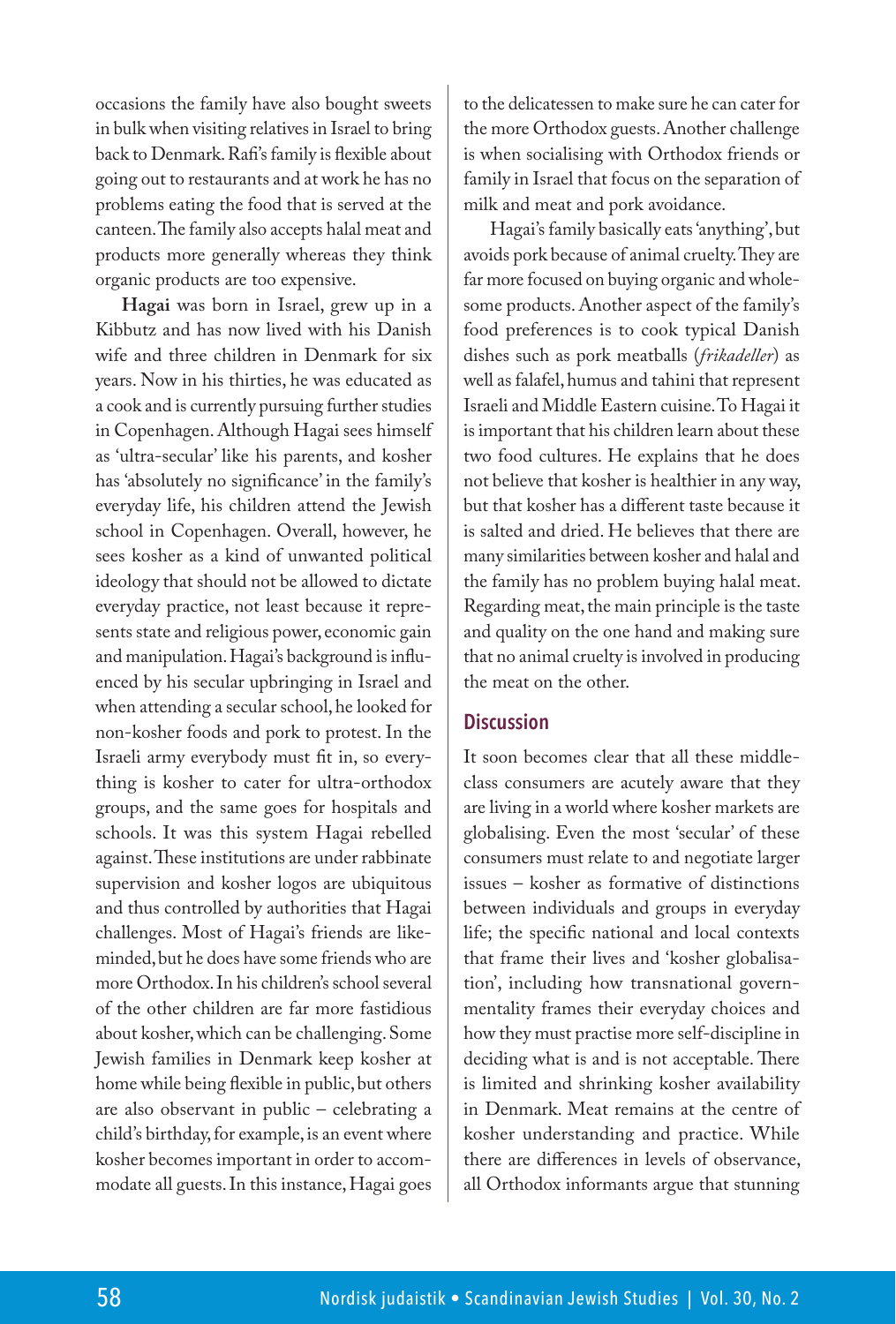animals before slaughter is unacceptable. In the Danish context the Jewish population is small and shrinking; this is also reflected in the market. More specifically, the small size of the Jewish community and the fact that there is only one kosher shop in the entire country frames the everyday understanding and practice of kosher in Denmark: kosher meat is hard to come by and expensive. That said, all informants are acutely aware that the global market for kosher is huge and expanding on the one hand and on the other that certification by the Big Five is a global and lucrative business. This is good news for the more Orthodox groups, who value increased regulation, while more relaxed groups find this excessive and unnecessary.

Among the most Orthodox informants, kosher is conditioned by using a *mikve* or setting up a kosher kitchen. Conversely, more secular informants either describe themselves as 'convenience Jews' or being ideologically against kosher as an expression of a dogmatic and capitalist, and thus unwanted, form of religion. However, more relaxed Jews also send their children to the Jewish school, where vegetarian kosher food is served, and many explain that to a large extent kosher is only about only their own preferences and those of their family. Several informants who are either relaxed about or explicitly critical of kosher explain that at children's birthdays, for example, they go to the kosher shop or consult Chabad in order to make sure that children from more Orthodox families feel welcome. Many informants rely on a kosher list published by the Jewish Community in Denmark, covering acceptable foods, while others consult Chabad or look up products/ingredients on the internet. Quite a number of the children from more Orthodox families have moved to Israel, the US or the UK – and much of the meat imported into Denmark comes from the UK. Several informants also explain that

they bring meat back from these countries by themselves, their children or friends. Because the kosher market is so limited in Denmark all informants go to ordinary stores for their everyday shopping; for the Orthodox group this entails in-depth knowledge of e-numbers, for example. Several informants explain that they are often surprised to see that suddenly a product they have been buying over many years may now contain a new, questionable and often unwanted ingredient. While some informants argue that keeping kosher is healthier, for example avoiding blood and separating milk and meat, it is again clear that judgement about what to do in a given context can be extremely complex. Hanne and Niels make this point well, stating that if they did not use the utensils provided in eating establishments in Denmark they would probably never go out. Thus, kosher knowledge not only defines Jewish group identity in Denmark, but also family and everyday life through compound practice: even the most 'secular' or flexible of my informants are well aware that kosher is economically important in production, trade, regulation and, most importantly, as everyday practice among Orthodox Jews.

Very few of my informants were aware that enzyme production has undergone kosher supervision and certification in recent decades; that said, the majority thought it was a good idea. However, this supports the argument that modern forms of transnational governmentality tend to take on a life of their own: the relationship and cooperation between producers, sellers and certifiers is intensifying to an extent such that most consumers are unaware of these trends and processes. The availability of a wide range of new kinds of foods has exploded in Denmark over the last couple of decades and arguably it will become more difficult for kosher consumers to know what to eat where, even though it is easier to find information than it once was on how to judge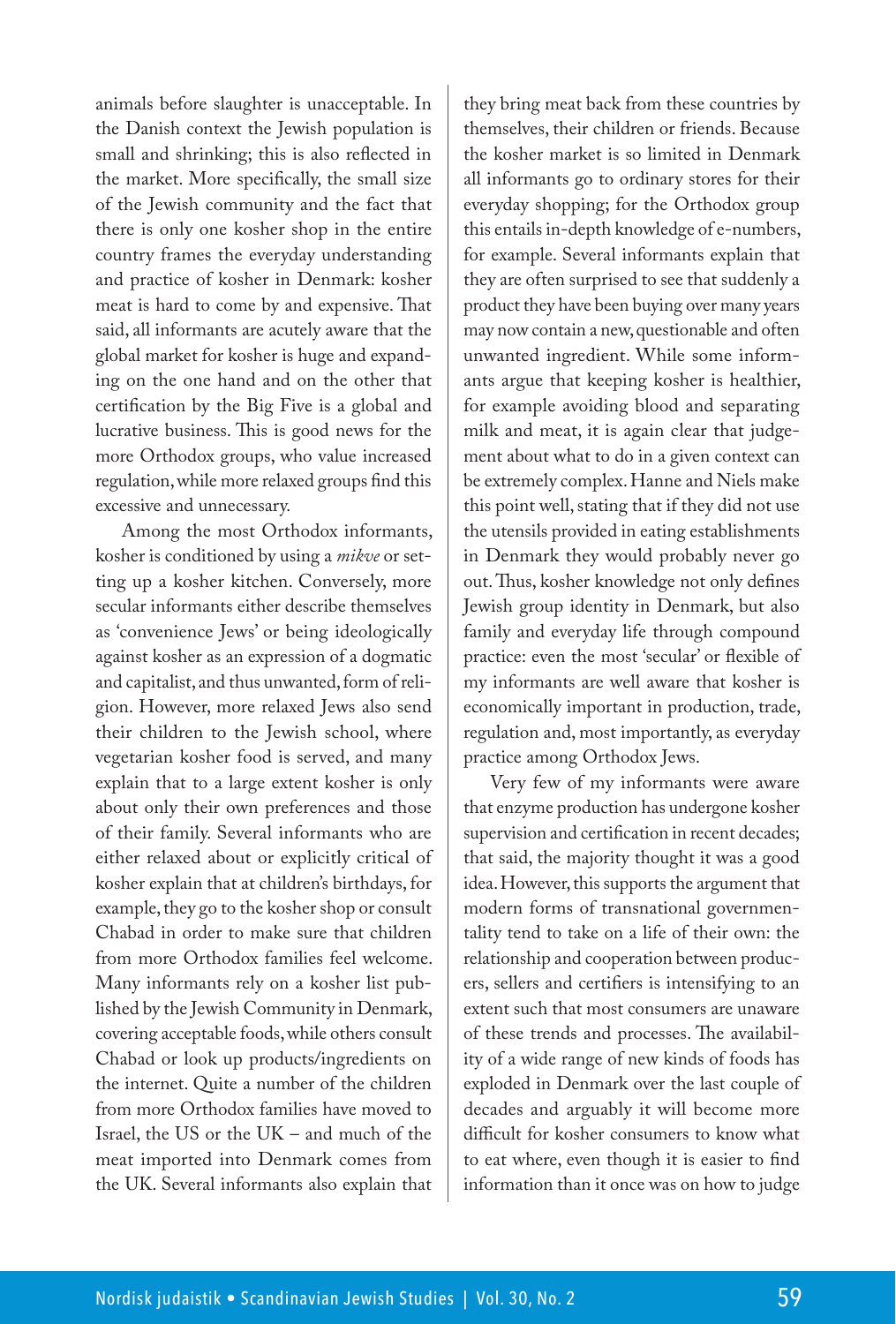what is and is not acceptable. I have shown that while some Jewish groups are fastidious about their everyday kosher consumption this is by no means the case among all Jews in Denmark. Fastidiousness has reinforced regulation of global kosher production and regulation and kosher certification and logos are extremely important in the everyday lives of many Jewish groups in Europe. However, many Jewish consumers in Denmark together with local Jewish organisations feel that the Big Five kosher certifiers have become global, commercial and powerful to such an extent that their certification of thousands of companies and products has taken on a life of its own that is detached from the everyday lives of Jewish consumers.

Even if meat is still subjected to the most stringent religious requirements, e-numbers are also a concern to some individuals, who for the most part put a lot of effort into their everyday shopping practices. Some of the observant Jewish informants are focused on non-food products in specific ritual contexts – kosher toothpaste is only of importance during Passover, while toothbrushes and dish brushes should have nylon and not animal bristles. Many observant Jews put a lot of effort into maintaining this ritual separation – even in small Copenhagen kitchens. In Denmark more generally the limited availability of kosher products makes these issues more significant in terms of everyday practice. Some informants are convinced that kosher is not only 'spiritually' but also 'physically' healthier for a range of reasons. In general, they also possess a basic knowledge of the food taboo of the other, that is, Jews tend to know that halal is mainly related to ritual slaughter, as well as to pork and alcohol avoidance.

Contemporary food preference and avoidance also reflect changing social relations between individuals and groups over time, demonstrating how cultural tastes are transformed in line with changes in political power and socio-economic organisation. The empirical material highlights the ways in which 'food piety' is practised in everyday life. Celebrations, religious festivals and eating out are now more complex for kosher and halal consumers for a whole range of reasons, with strategies and forward planning thus becoming more important in a minority religious context. Considered alongside the increasing complexity of food production that has emerged in recent decades, it is clear that kosher consumers in contemporary Western societies often have problems knowing what and where to eat, and that they often require more elaborate forms of justification and self-discipline when deciding what is and is not acceptable. Kosher consumption thus remains central to debates about what religion is or ought to be for Jews in Denmark.



**Johan Fischer** is Associate Professor in the Department of Social Sciences and Business, R o s k i l d e University, Denmark. His work focuses on modern religion

and markets. He is the author of *Proper Islamic Consumption: Shopping among the Malays in Modern Malaysia* (NIAS Press, 2008), *The Halal Frontier: Muslim Consumers in a Globalized Market* (Palgrave Macmillan, 2011), *Islam, Standards, and Technoscience: In Global Halal Zones* (Routledge, 2015), *Halal Matters: Islam, Politics and Markets in Global Perspective* (Routledge, 2015), *Religion, Regulation, Consumption: Globalising Kosher and Halal Markets* (Manchester University Press, 2018), *Kosher and Halal Business Compliance* (Routledge, 2018), *Muslim Piety as Economy: Markets, Meaning and Morality in Southeast Asia* (Routledge, 2019) as well as articles in journals and edited volumes.